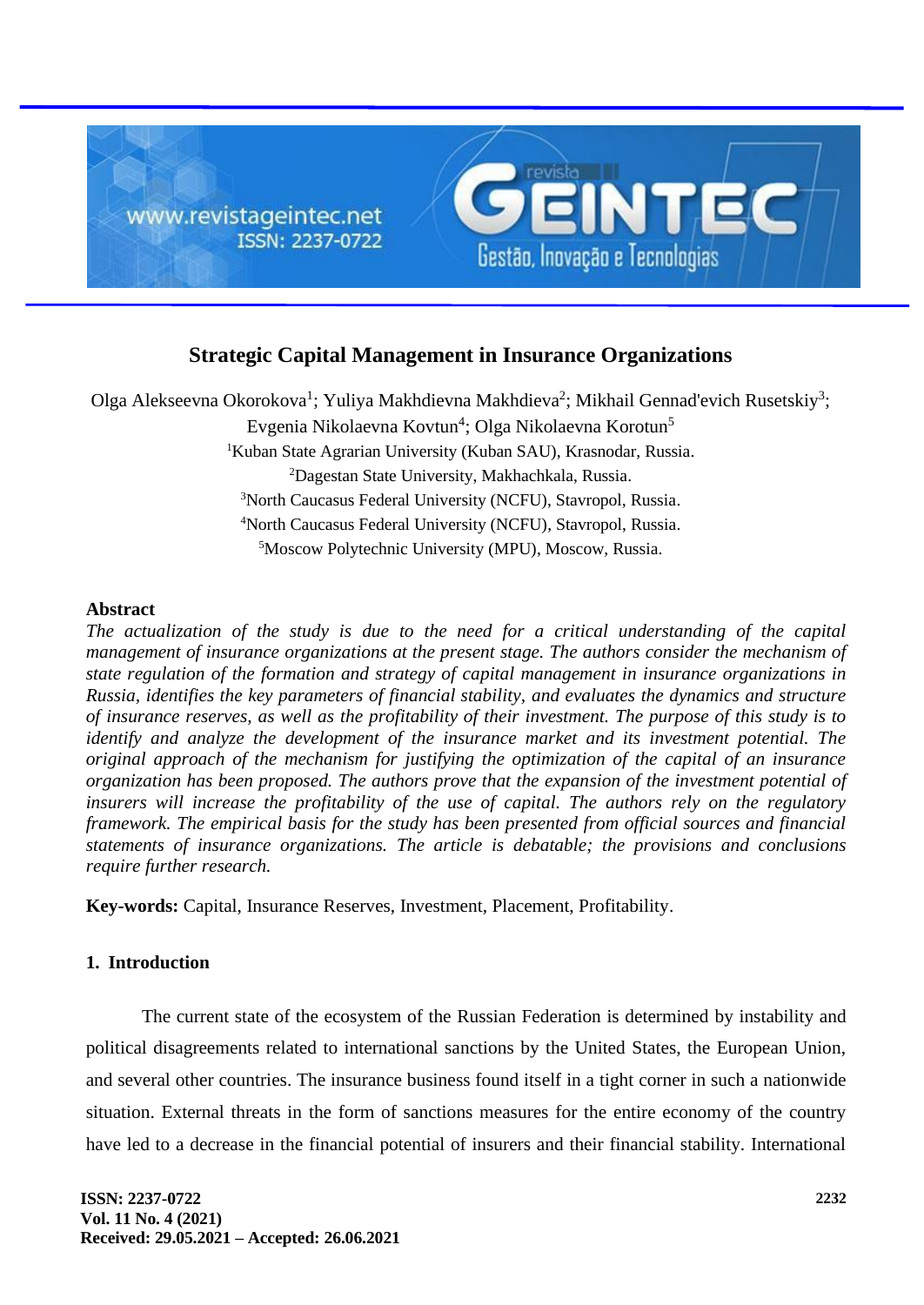financial and economic sanctions have made their negative adjustments to the activities of insurance companies, limiting their capital inflow from outside and increasing the costs of its formation.

One of the indicators that affect the performance of insurance organizations in particular, and, consequently, the insurance market as a whole, is a rational capital structure. Russian insurers need to form an effective system of tools to increase their financial potential for successful competition, hich is possible only if there is an effective mechanism for capital formation [1, 2, 9].

The main feature of the financial aspects of insurers is the allocation of insurance reserves as part of the attracted capital. The need for the formation of insurance reserves is due to the probabilistic nature of insurance events and the uncertainty of the moment of occurrence and the amount of damage. The current development of the economy of the Russian Federation makes it necessary to further develop the insurance market. The indicator that affects the performance of insurance organizations is the rational structure of the formed capital (Figures 1 and 2).



Figure 1 – The Mechanism for Justifying the Optimization of the Capital of an Insurance Company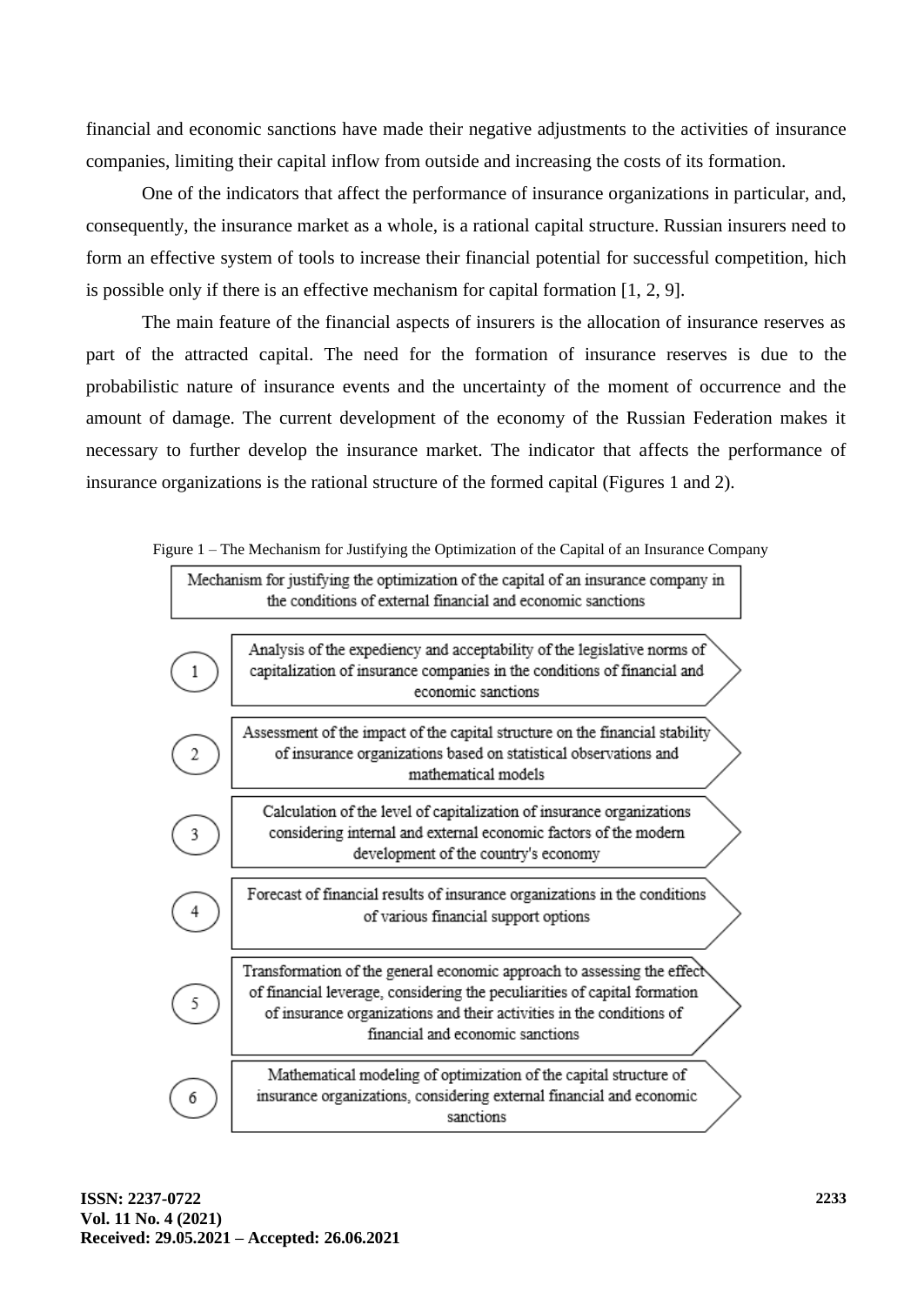



### **2. Methods**

Methods of analysis and synthesis, induction and deduction, generalization of financial and economic processes were used in the course of the research in the implementation of the conceptual provisions of capital management based on an evolutionary approach to the formation of a strategy for sustainable development of insurance institutions under sanctions, integration of the interests of the mega-regulator, insurers, customers, investors, the state in insurance and investment activities to achieve the formation of an adequate eco-environment of financial behavior, increase information and analytical support.

## **3. Results**

The category of capital is defined as the most important tool for the functioning of insurance organizations in the financial market, considering the regulations of the mega-regulator. The mechanism of capital optimization, significant factors of the conditions of financial stability, and solvency of insurance organizations have been identified.

The cumulative impact of risks on the insurer's capital will be assessed as the impact of concentration risk, credit spread risk, interest rate risk, share price risk, exchange rate risk, real estate price risk, credit risk, and price risk for other assets. Therewith, the size of the impact of risks on the solvency of the insurer directly depends on all the assets of the insurer, including the credit quality of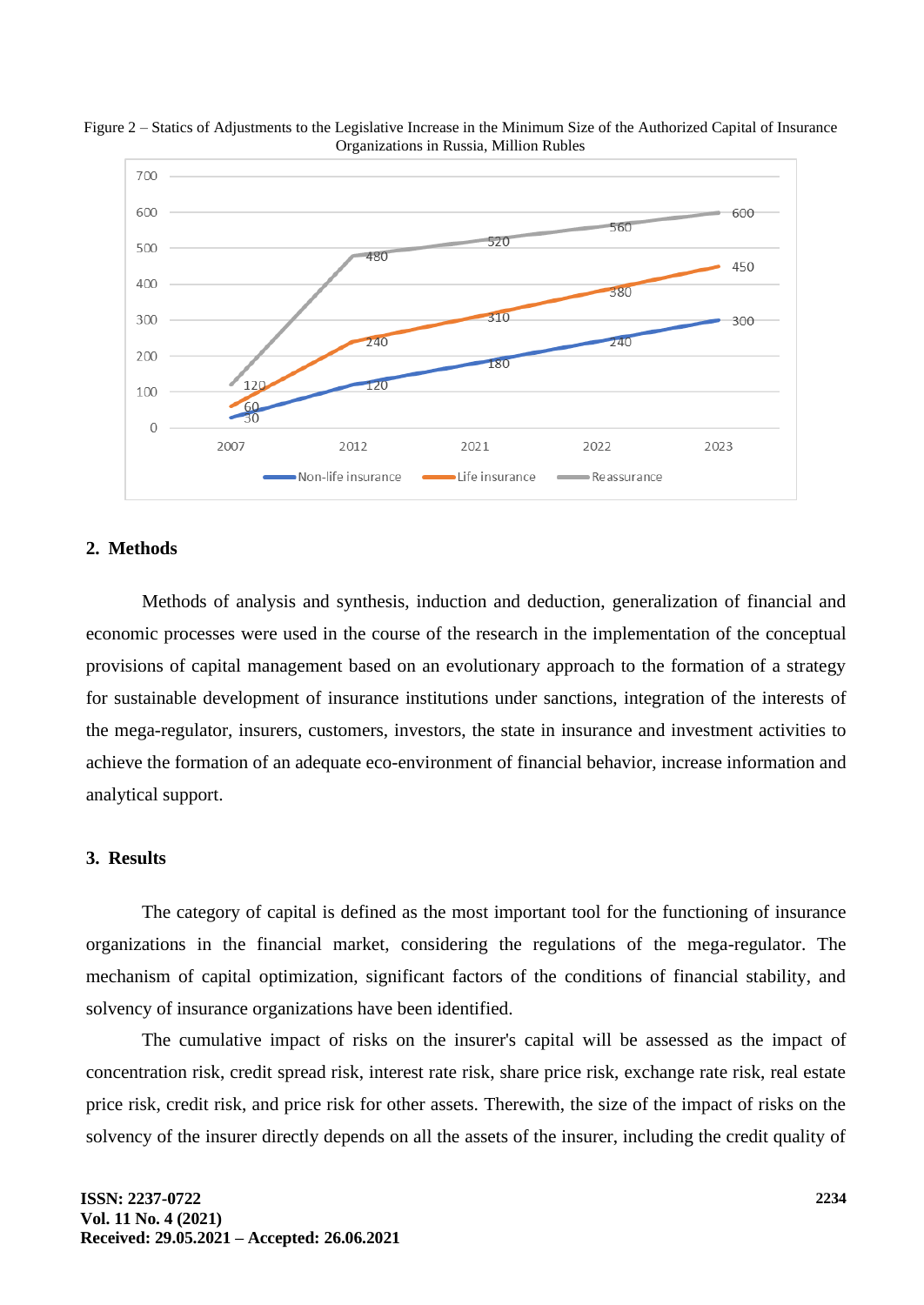individual assets and the degree of diversification of the credit risk of the portfolio as a whole, the ratio of the duration of assets and liabilities, the size of the open currency position.

| Indicator                                                                                | 2010  | 2011  | 2012  | 2013  | 2014  | 2015  | 2016  | 2017  | 2018  | 2019  |
|------------------------------------------------------------------------------------------|-------|-------|-------|-------|-------|-------|-------|-------|-------|-------|
| Number<br>of insurance<br>organizations,<br>units                                        | 600   | 514   | 436   | 409   | 395   | 360   | 297   | 226   | 199   | 178   |
| Number<br>of insurance<br>organizations<br>owned by foreign<br>legal entities,<br>units. | 19    | 19    | 19    | 18    | 20    | 20    | 19    | 16    | 14    | 14    |
| Authorized<br>capital, billion<br>rubles.                                                | 185.1 | 177.9 | 198.6 | 224.1 | 217.0 | 204.3 | 228.3 | 204.8 | 200.0 | 218.9 |
| The volume of<br>deposits of foreign<br>participants,<br>billion rubles.                 | 23.0  | 23.0  | 23.1  | 23.0  | 27.2  | 20.0  | 13.1  | 14.0  | 14.4  | 323.9 |
| Capital, billion<br>rubles.                                                              | 220.0 | 222.4 | 218.4 | 212.0 | 223.3 | 395.4 | 462.0 | 605.4 | 667.3 | 810.3 |
| Capital return<br>in insurance<br>organizations,<br>USD.                                 | 3.6   | 3.7   | 4.1   | 4.0   | 4.5   | 5.1   | 5.2   | 6.0   | 7.0   | 2.8   |
| Profit, billion<br>rubles.                                                               | 42.1  | 45.2  | 80.7  | 61.4  | 79.8  | 141.7 | 149.7 | 120.6 | 204.3 | 207.4 |

Table 1 – Dynamics of Capitalization of Insurance Organizations in Russia for 2010-2019

The authorized capital in 2019 amounted to 218.9 billion rubles, which is 33.8 billion rubles more than in 2010. The growth points were observed in 2013 (224.1 billion rubles), in 2016 (228.3 billion rubles) (Table 1). The amount of foreign capital participation calculated by the Bank of Russia in the total authorized capital of insurance organizations licensed to carry out insurance activities as of January 1, 2020, was  $10.83\%$  (as of January 1, 2019 – 11.99%). The decrease in the amount of foreign capital participation in the authorized capitals of insurance organizations is since in 2019, insurance organizations conducted procedures to increase the amount of authorized capital following the requirements of Federal Law No. 251-FL For the first time, following the Instruction of the Bank of Russia No. 3386-U, when determining the amount of foreign capital participation as of January 1, 2020, foreign investments amounting to 51% or more of the shares of the authorized capital carried out after January 1, 2007, were not included in the calculation, provided that these shares (shares) were owned by the investor for 12 years or more.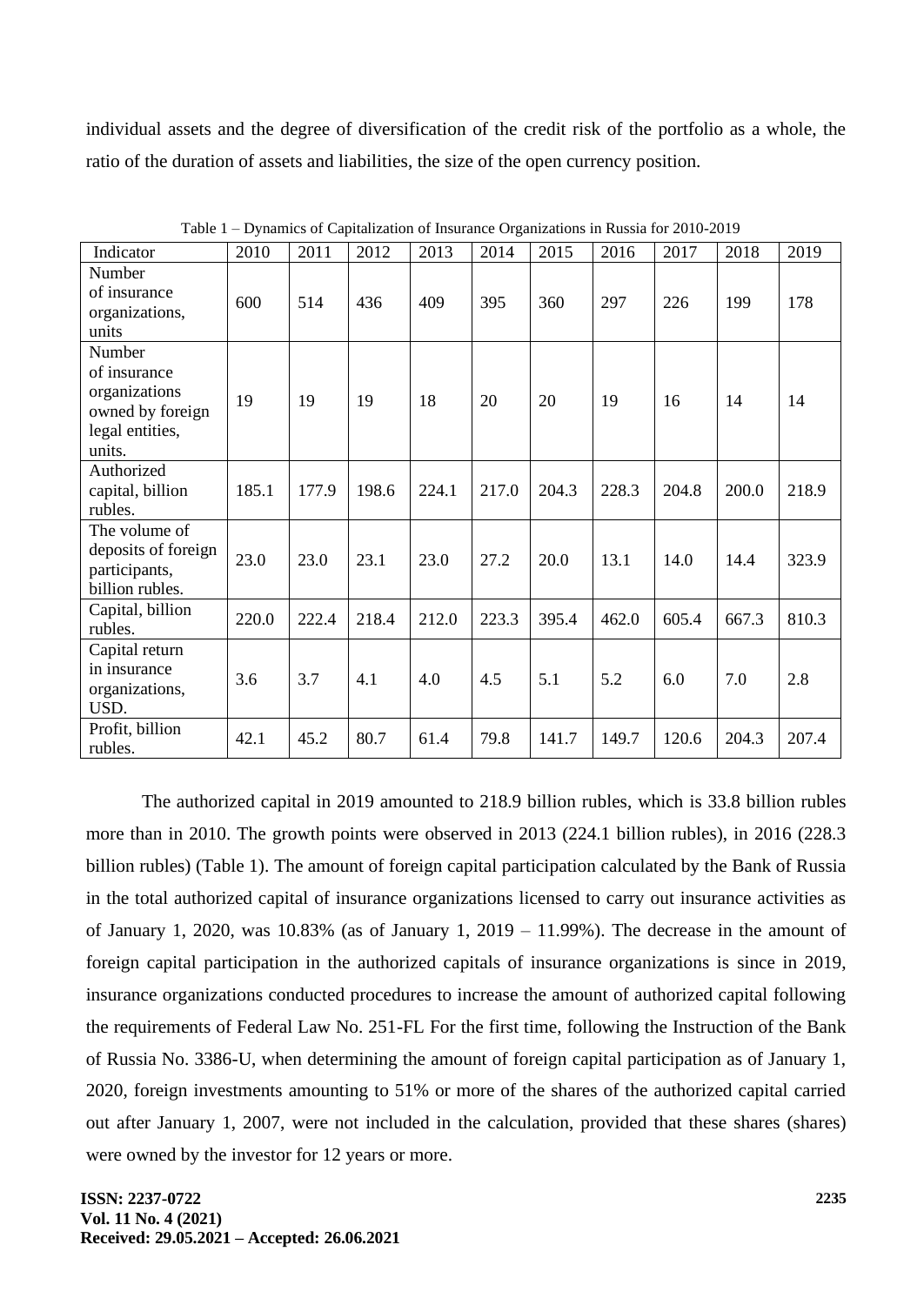The reserves of insurance organizations following the requirements of the insurance legislation are divided into:

- Life insurance reserves;
- Reserves for types of non-life insurance (risky types of insurance).

This division is caused by the different content, functions, and tasks of insurance protection, the nature of risks, and, finally, the methodology for calculating tariffs. Life insurance reserves are intended to fulfill obligations under life insurance contracts. They are formed from two parts in Russia: mathematical reserves intended for future payments, and a reserve of an enhanced risk factor intended for current payments.

Most Russian insurance companies mainly form and place reserves for risky types of insurance. Investments made at the expense of this source are short-term. This is since contracts for risky types of insurance, as a rule, do not exceed one year. However, an insurance company engaged in risky types of insurance can also form long-term investment resources. To do this, it needs to track those insurance contracts that will be prolonged by the policyholders in the normal course of events. The premiums received under such contracts will serve as a source of long-term investment resources. The formation of long-term investment resources is one of the principles of the insurer's investment policy.

Insurance reserves of insurance organizations in Russia in 2019 amounted to 2,514.3 billion rubles, an increase of 5.2 times compared to 2010. Life insurance reserves for the study period increased from 42.1 billion rubles in 2010 to 1,183.4 billion rubles in 2019. Reserves for non-life insurance in 2019 amounted to 1,380.9 billion rubles, which is 935.4 billion rubles more than in 2010 (Table 2).

| Years | Insurance reserves, billion rubles |                         |                                 |  |  |  |  |  |  |
|-------|------------------------------------|-------------------------|---------------------------------|--|--|--|--|--|--|
|       | Total                              | Life insurance reserves | Reserves for non-life insurance |  |  |  |  |  |  |
| 2010  | 487.6                              | 42.1                    | 445.5                           |  |  |  |  |  |  |
| 2011  | 454.9                              | 45.5                    | 409.4                           |  |  |  |  |  |  |
| 2012  | 647.7                              | 70.2                    | 577.5                           |  |  |  |  |  |  |
| 2013  | 779.4                              | 99.7                    | 679.7                           |  |  |  |  |  |  |
| 2014  | 889.5                              | 161.9                   | 727.6                           |  |  |  |  |  |  |
| 2015  | 972.9                              | 232.9                   | 740.0                           |  |  |  |  |  |  |
| 2016  | 1,136.1                            | 354.1                   | 782.0                           |  |  |  |  |  |  |
| 2017  | 1,448.4                            | 583.8                   | 864.6                           |  |  |  |  |  |  |
| 2018  | 1,831.1                            | 884.6                   | 946.4                           |  |  |  |  |  |  |
| 2019  | 2,514.3                            | 1,183.4                 | 1,380.9                         |  |  |  |  |  |  |

Table 2 – Dynamics of Insurance Reserves of Insurance Organizations in Russia [5,12]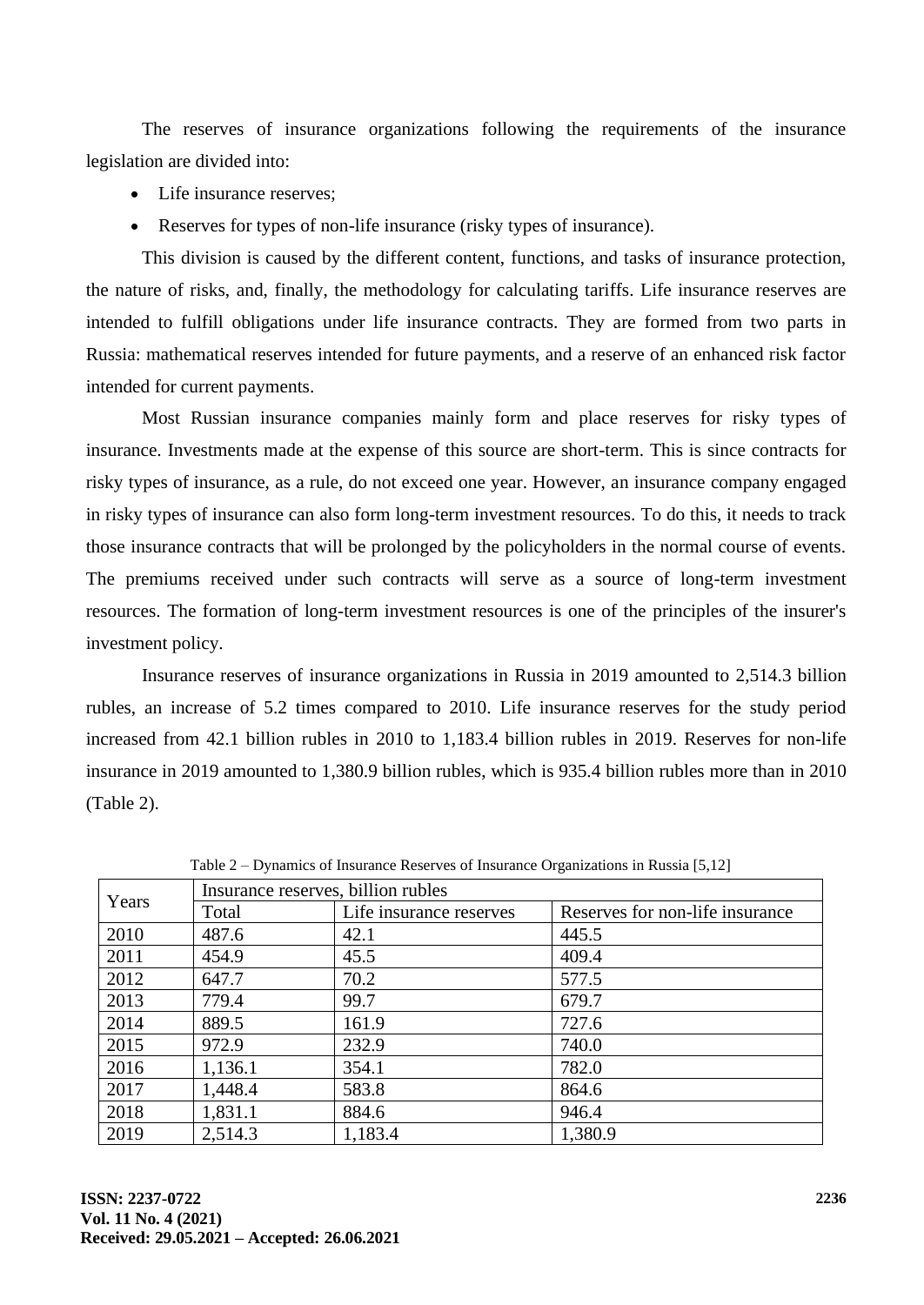There is an increase in the reserve of unearned premiums from 220.0 billion rubles in 2019 to 621.2 billion rubles in the structure of insurance reserves of insurance organizations (Table 3).

| raviv J<br>D vinamics of the Buttering of From the mistrance reserves of reasian mistrers, Diffion Raores (9, 12) |       |       |       |       |       |       |       |       |       |       |
|-------------------------------------------------------------------------------------------------------------------|-------|-------|-------|-------|-------|-------|-------|-------|-------|-------|
| Indicator                                                                                                         | 2010  | 2011  | 2012  | 2013  | 2014  | 2015  | 2016  | 2017  | 2018  | 2019  |
| reserve of<br>unearned<br>premium                                                                                 | 220.0 | 202.0 | 284.0 | 334.9 | 359.0 | 370.5 | 388.5 | 537.1 | 677.1 | 621.2 |
| reserve for<br>declared but<br>unsettled<br>losses                                                                | 133.0 | 123.0 | 173.0 | 204.0 | 220.0 | 183.5 | 206.3 | 210.2 | 199.2 | 267.1 |
| reserve for<br>past but<br>undeclared<br>losses                                                                   | 70.3  | 65.0  | 92.4  | 108.0 | 115.0 | 143.1 | 133.0 | 107.0 | 95.1  | 103.4 |

Table 3 – Dynamics of the Structure of Non-life Insurance Reserves of Russian Insurers, Billion Rubles [5, 12]

The investment activity of insurance organizations is based on the use of temporarily available funds of insurance reserves and own funds as investment resources and making a profit. Let us consider some hypothetical variants of the investment strategy for managing insurance reserves (Table 4) [3, 6, 7, 12].

| Year | <b>Moex</b><br><b>Index</b> | $S$ and $P$<br>500<br>in rubles | Dollar  | Euro    | Realty  | Deposit<br><b>RUB</b> | Deposit<br><b>USD</b> | Deposit<br><b>EUR</b> | Gold    | Silver  | <b>State</b><br>bonds | Corporate<br>bonds |
|------|-----------------------------|---------------------------------|---------|---------|---------|-----------------------|-----------------------|-----------------------|---------|---------|-----------------------|--------------------|
| 2010 | 15.2                        | 6.6                             | $-7.4$  | $-14.5$ | 7.6     | 0.3                   |                       |                       | 19.7    | 61.9    | 2.2                   | 3.1                |
| 2011 | $-19.4$                     | 1.7                             | $-0.4$  | $-2.6$  | 9.3     | $-0.5$                | 2.8                   | 0.4                   | 11.1    | $-14.4$ | $-0.3$                | 0.0                |
| 2012 | 2.1                         | 2.7                             | $-11.5$ | $-9.4$  | $-5.8$  | 0.9                   | $-8.3$                | $-6.4$                | $-6.8$  | 2.0     | 7.6                   | 2.4                |
| 2013 | $-0.1$                      | 34.0                            | 1.2     | 5.0     | $-3.0$  | 1.9                   | 4.4                   | 8.1                   | $-26.6$ | $-33.1$ | $-2.5$                | 2.3                |
| 2014 | 11.9                        | 75.5                            | 54.4    | 36.5    | 5.3     | $-3.6$                | 57.4                  | 39.4                  | 52.4    | 24.0    | $-23.1$               | $-9.4$             |
| 2015 | 17.2                        | 16.3                            | 14.7    | 3.3     | $-16.8$ | 0.3                   | 19.6                  | 7.8                   | 3.3     | $-0.1$  | 14.7                  | 3.4                |
| 2016 | 26.0                        | $-11.6$                         | $-21.0$ | $-24.0$ | $-9.2$  | 3.9                   | $-15.8$               | $-19.1$               | $-14.3$ | $-8.9$  | 9.0                   | 6.9                |
| 2017 | $-2.6$                      | 12.9                            | $-7.4$  | 5.3     | $-4.1$  | 5.2                   | $-5.8$                | 6.0                   | 3.6     | $-3.4$  | 10.0                  | 9.4                |
| 2018 | 14.2                        | 10.6                            | 15.7    | 10.7    | $-0.8$  | 2.4                   | 17.2                  | 11.2                  | 14.1    | 5.7     | $-2.1$                | 0.1                |
| 2019 | 34.4                        | 13.7                            | $-13.5$ | $-15.3$ | 0.5     | 3.8                   | $-10.7$               | $-14.8$               | 2.2     | 0.8     | 16.4                  | 11.6               |
| 2020 | 9.5                         | 34.7                            | 13.8    | 24.7    | 10.8    | 0.6                   | 14.8                  | 24.9                  | 41.3    | 66.9    | 3.5                   | 4.6                |

Table 4 – Visualization of the Real Profitability of Financial Instruments in Russia [compiled by the authors based on data © 2021, Activeinvestor.pro]

Investments in debt securities (a strategy for obtaining maximum income within a conservative portfolio). The purpose of such investments is to achieve a yield higher than the rates on medium-term deposits of leading Russian banks. The investment idea is to receive interest income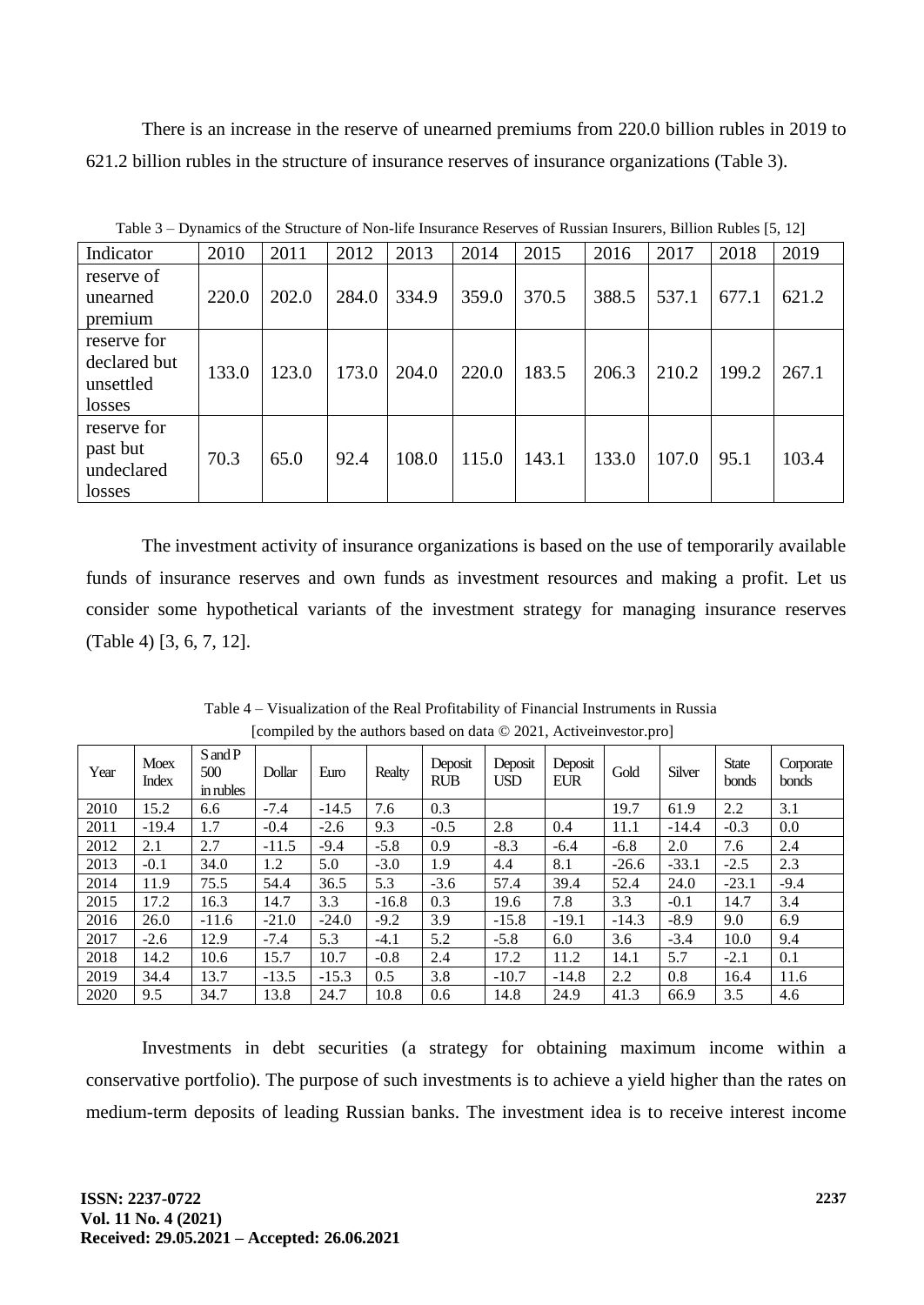and income from the growth in the value of securities as a result of lower interest rates in Russia, increased stability of the economy, and the market's review of the creditworthiness of issuers.

The strategy is based on the selection of the most attractive instruments based on the analysis of the credit quality of issuers, trends in interest rates and exchange rates on the domestic and global capital markets, as well as liquidity flows [12].

Part of the strategy is to diversify the portfolio between issuers and industries. The inclusion of a small part of the shares in a conservative portfolio allows improving the overall risk/return ratio. An additional advantage of including shares in the portfolio is maintaining the liquidity of the portfolio.

The "fixed income" strategy. Investment idea: obtaining a fixed income that exceeds the rates on bank deposits by forming a portfolio of bonds with a maturity corresponding to the investment period.

The yield is fixed at the time of investment; market risk is excluded since the bonds are held to maturity. The strategy has several advantages concerning bank deposits: reducing credit risk by diversifying the portfolio between issuers, the possibility of early repayment within a few days, no penalty for early repayment, drawing up an individual portfolio according to the terms of investment. The standard Fixed Income portfolio consists of bonds of various issuers to diversify credit risk. The bonds of companies focused on the growth of the economy as a whole look the most attractive in terms of the risk/return ratio in the current market conditions [3, 4, 8, 10].

The evaluation of investment strategies showed that the result of the investment activity of insurers increased to 207.5 billion rubles in 2019, billion rubles, which is 2.42 times more than in 2010 (Table 5).

|       | Income of insurance organizations from investment operations, billion rubles. |                             |                                              |  |  |  |  |  |  |
|-------|-------------------------------------------------------------------------------|-----------------------------|----------------------------------------------|--|--|--|--|--|--|
| Years | Total by                                                                      | including                   |                                              |  |  |  |  |  |  |
|       | investment                                                                    | at the expense of insurance | at the expense of the funds of the insurance |  |  |  |  |  |  |
|       | activities                                                                    | reserves                    | reserves for life insurance                  |  |  |  |  |  |  |
| 2010  | 85.6                                                                          | 58.3                        | 3.7                                          |  |  |  |  |  |  |
| 2011  | 72.8                                                                          | 49.6                        | 3.1                                          |  |  |  |  |  |  |
| 2012  | 34.1                                                                          | 23.3                        | 5.9                                          |  |  |  |  |  |  |
| 2013  | 36.7                                                                          | 25.2                        | 5.7                                          |  |  |  |  |  |  |
| 2014  | 37.6                                                                          | 33.3                        | 4.1                                          |  |  |  |  |  |  |
| 2015  | 83.0                                                                          | 75.4                        | 23.3                                         |  |  |  |  |  |  |
| 2016  | 75.5                                                                          | 49.4                        | 10.9                                         |  |  |  |  |  |  |
| 2017  | 74.1                                                                          | 28.2                        | 12.9                                         |  |  |  |  |  |  |
| 2018  | 124.3                                                                         | 59.5                        | 26.0                                         |  |  |  |  |  |  |
| 2019  | 207.5                                                                         | 105.9                       | 32.5                                         |  |  |  |  |  |  |

Table 5 – Structure of Income from Investment Activities in Insurance Organizations in Russia [5, 10, 12, 13]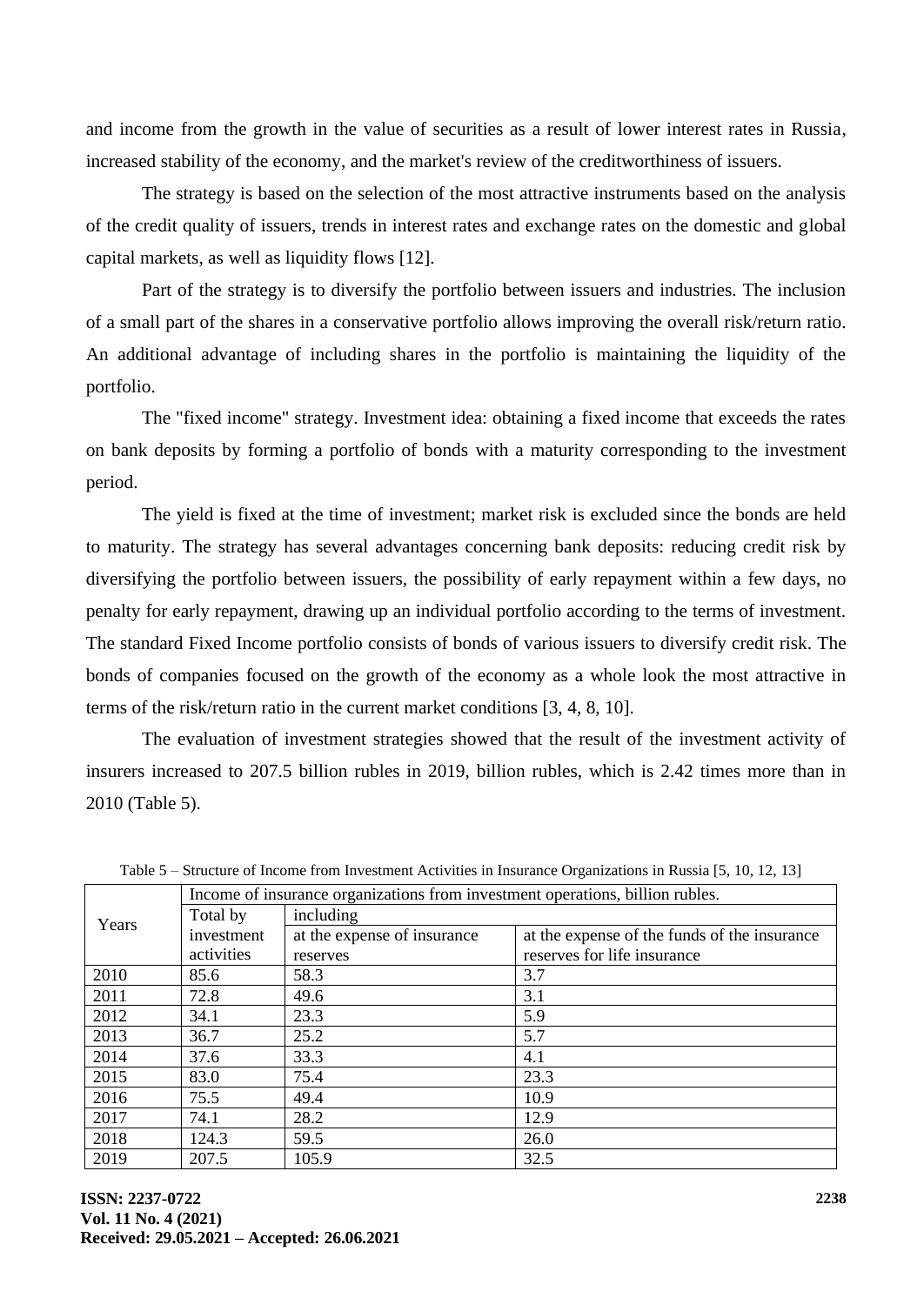The result for investing insurance reserves for non-life insurance amounted to 105.9 billion rubles, for investing insurance reserves for life insurance amounted to 32.5 billion rubles.

Based on the conducted research, it was revealed that the distribution of insurance organizations in Russia, depending on the value of the return on invested capital, significantly decreased in 2016, the share of extreme options in 2015 (less than 5% or more than 15%) was about  $40\%$ , in  $2016 - 25\%$ .

The distribution of insurance organizations in Russia, depending on the value of the return on invested capital, thus the volume of the investment portfolio amounted to 108.5 billion rubles in the joint venture "Ingosstrakh" in 2019. The structure of the investment portfolio includes banking instruments (38%) and non-banking instruments (62%). The yield on banking instruments was at the level of 7.4% per annum, or 2.9 billion rubles in absolute terms.

Placements in stock market instruments are mainly represented by debt financial instruments with low volatility. The share of stocks, as the riskiest assets, averaged 5%, or 5.6 billion rubles, in the total portfolio of short-term financial investments in 2019. The yield on stock market instruments in 2019 was 12.0%, which in absolute terms amounted to 4.4 billion rubles. The profitability of the entire portfolio for the year was at the level of 10.4% per annum and amounted to 10.2 billion rubles.

JSC "SOGAZ" adhered to a conservative investment strategy, placing funds mainly in reliable fixed income instruments – deposits of the largest banks and highly rated bonds. Qualified management companies are involved to manage part of the investment portfolio. The company has received a profit from investment operations of 44.9 billion rubles (for 2018 – RUB 15.7 billion) for 2019, including other investments (dividends from subsidiaries and associated companies).

In general, the investment portfolio increased to 54.0 billion rubles. The structure was dominated by securities (the yield on bonds was higher than on deposits) up to 35%, deposit investments up to 31.0%.

The assessment of the indicators of the return on investment of insurance companies and the inflation rate is shown in Figure 3.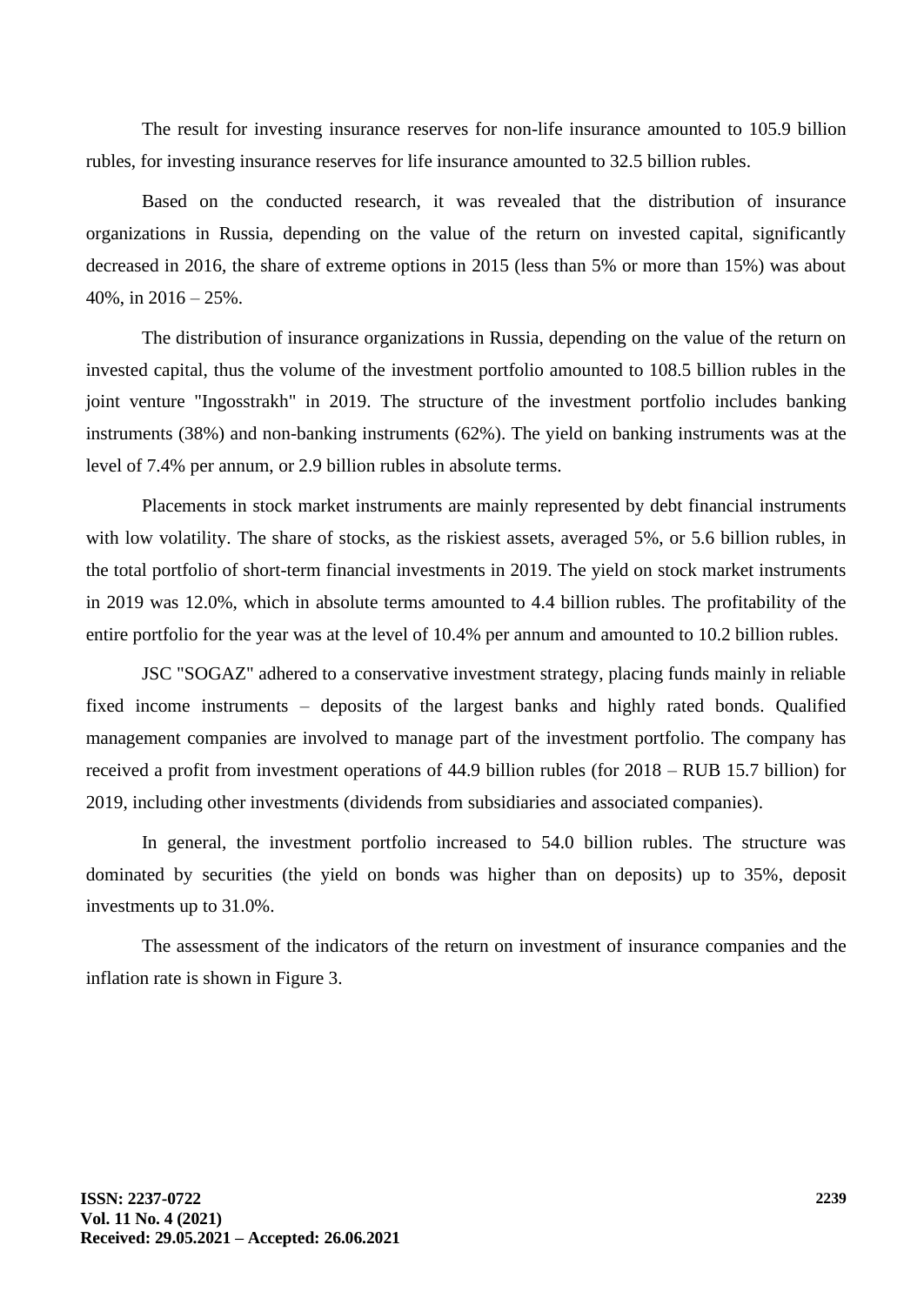

Figure 3 – The Ratio of Return on Capital, Investment Activity of Insurance Organizations in Russia, and the Level of Inflation, % [5, 11, 12]

The return on capital is in the range from 15.5 to 33.3 % (Figure 3), the profit received increased by 5.9 times in 2019 and amounted to 207.4 billion rubles compared to 2010.

The assessment of the solvency margin of insurance organizations shows that there is an increase in the actual solvency margin by 1.9 times over the study period (Table 6).

| Indicator       | Years |       |       |       |       |       |       |       |       |       |  |
|-----------------|-------|-------|-------|-------|-------|-------|-------|-------|-------|-------|--|
|                 | 2010  | 2011  | 2012  | 2013  | 2014  | 2015  | 2016  | 2017  | 2018  | 2019  |  |
| The actual size |       |       |       |       |       |       |       |       |       |       |  |
| of the margin,  | 248.8 | 255.0 | 290.0 | 359.0 | 385.5 | 383.9 | 447.7 | 501.1 | 552.4 | 663.6 |  |
| billion rubles. |       |       |       |       |       |       |       |       |       |       |  |
| The standard    |       |       |       |       |       |       |       |       |       |       |  |
| margin size,    | 98.2  | 105.0 | 136.0 | 202.0 | 183.7 | 190.4 | 194.7 | 201.3 | 223.4 | 239.5 |  |
| billion rubles. |       |       |       |       |       |       |       |       |       |       |  |
| Margin          |       |       |       |       |       |       |       |       |       |       |  |
| deviation,      | 150.6 | 150.0 | 154.0 | 157.9 | 201.7 | 193.5 | 253.0 | 299.8 | 328.9 | 185.0 |  |
| billion rubles. |       |       |       |       |       |       |       |       |       |       |  |

Table 6 – Dynamics of the Solvency Margin of Insurance Organizations in Russia [5, 11, 12]

Thus, the introduction of several tightening measures concerning the banking sector by the current legislation of the Russian Federation necessitates the placement of insurance reserves and own funds and is carried out following the Instructions "On the procedure for investing insurance reserves and the list of assets allowed for investment" and the Instructions "On the procedure for investing their funds (capital) of the insurer "(No. 3444-U and 3445-U, respectively). The megaregulator of the financial market, represented by the Central Bank, has begun an active policy of introducing a risk-based approach to the management of insurance companies (Regulation of the Bank of Russia No. 710-P dated January 10, 2020 "On certain requirements for the financial stability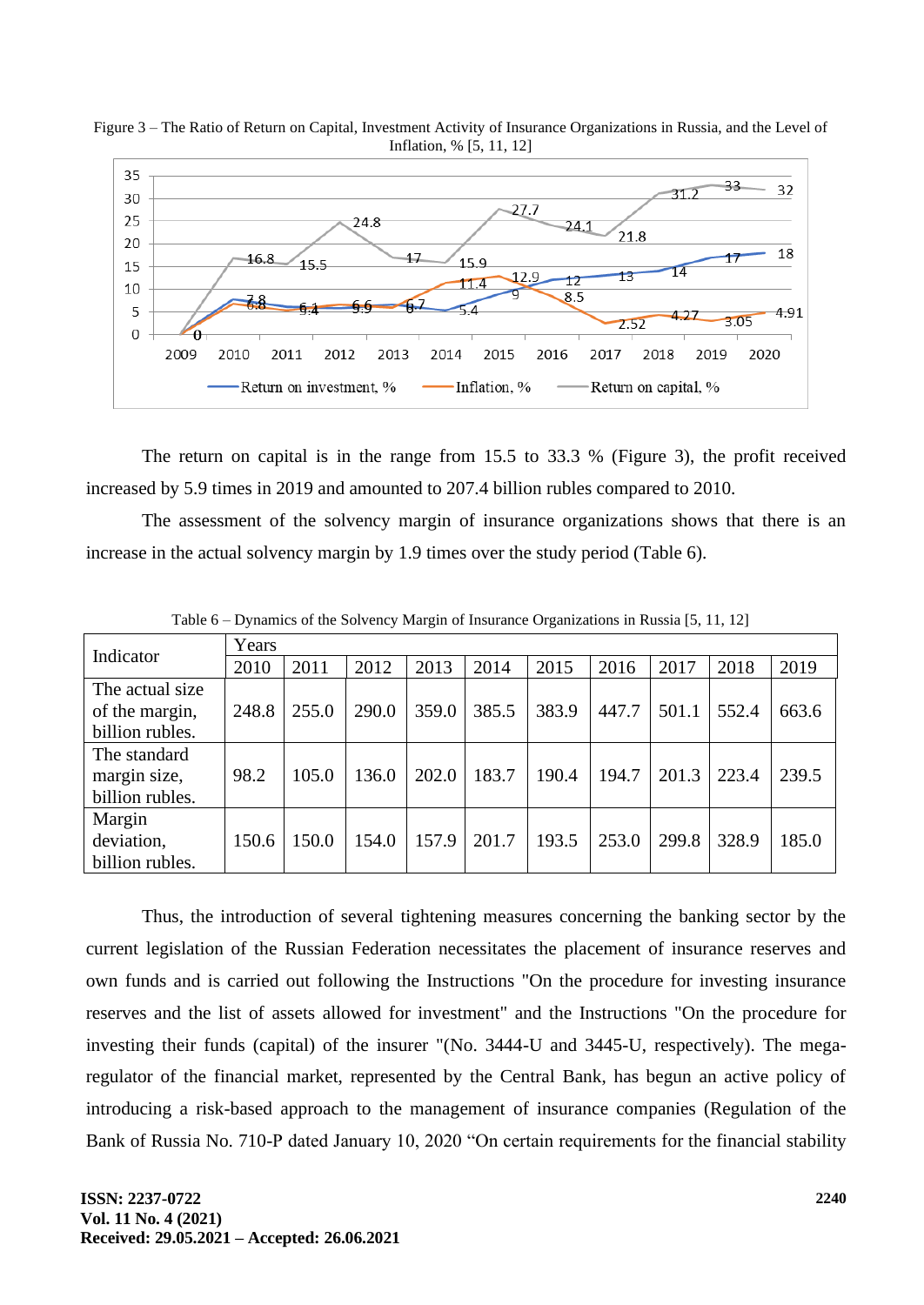and solvency of insurers") to achieve the goals economic stability of society, increasing the financial stability of the financial sector and increasing the transparency and reliability of the reporting data of the insurance sector.

Based on the data studied, in 2020, the return on investment of Russian insurers remains at the level of 2019. Therewith, the spread of return on investment indicators may increase, as insurers have increased their share of investments in a more volatile stock market.

Given the strategic initiatives on capital management of insurance organizations, the mega regulator has proposed a mechanism for calculating insurance reserves, solvency, and financial stability for 2021-2023.

Elaboration of a joint position on the development of agricultural insurance with state support. "Scripts" were approved in the process of settlement of losses on the insurance of agricultural crops, planting of perennial plantings. To improve the mechanism of supervision by the Bank of Russia over the professional association of insurers in the agro-industrial complex and to improve the efficiency of control over the formation and use of the compensation fund.

## **4. Conclusion**

The expected results of the study are the mechanism of capital formation of insurance organizations, the evolutionary growth of the authorized capital, the assessment of the financial potential of the insurance market, the financial result of insurance and investment activities. We substantiated the direction of the expediency and acceptability of legislative norms for the capitalization of insurance companies in the context of financial and economic sanctions, the mandatory conditions for ensuring their financial stability, and guaranteed solvency. Strategic capital management allows predicting the financial indicators of the activities of insurance organizations in the conditions of different variations of their financial and investment support. Harmonization of the interests of interaction actors to solve the problems of priority economic growth.

#### **References**

Dolgikh Yu. A. Methodological approaches to assessing the financial stability of an enterprise: traditions and innovations. Yu. A. Dolgikh, Yu. E. Slepukhina. *Insurance business*. – 2015. – No. 11  $(272)$ . – 18-27.

Kirillova N. V. Risk management systems in insurance organizations. N.V. Kirillova. *The world of the new economy*. 2016. 3, 116-123.